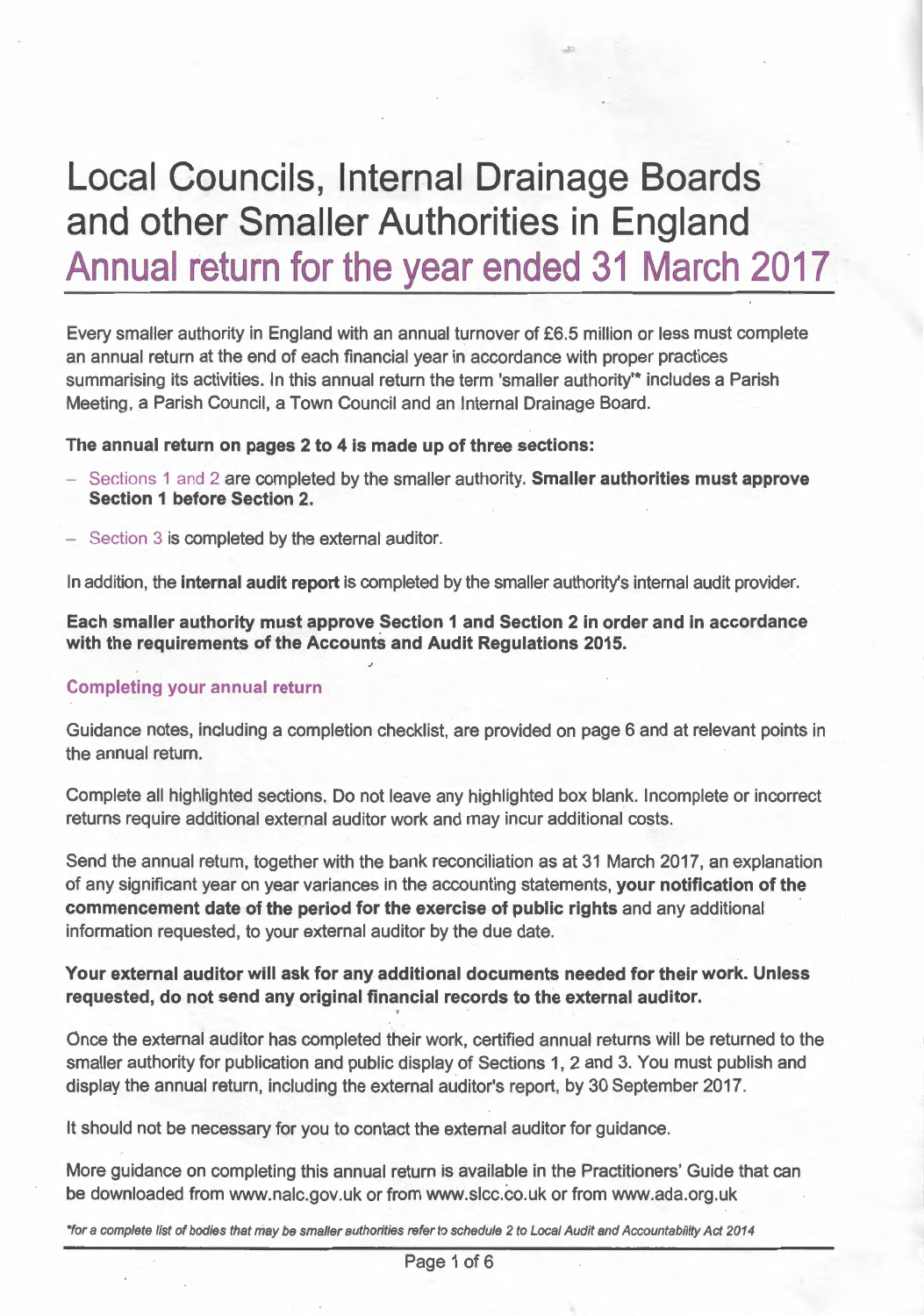### Section 1 - Annual governance statement 2016/17

We acknowledge as the members of:

Enter name of smaller authority here:

wigginfat Paried Council

our responsibility for ensuring that there is a sound system of internal control, including the preparation of the accounting statements. We confirm, to the best of our knowledge and belief, with respect to the accounting statements for the year ended 31 March 2017, that:

|    |                                                                                                                                                                                                                                                                                                                 |     |           |                 | with respect to the accounting statements for the year ended 31 March 2017, that:                                                                                                                |  |
|----|-----------------------------------------------------------------------------------------------------------------------------------------------------------------------------------------------------------------------------------------------------------------------------------------------------------------|-----|-----------|-----------------|--------------------------------------------------------------------------------------------------------------------------------------------------------------------------------------------------|--|
|    |                                                                                                                                                                                                                                                                                                                 | Yes | Agreed    | No <sup>*</sup> | 'Yes'<br>means that this smaller authority:                                                                                                                                                      |  |
|    | 1. We have put in place arrangements for effective<br>financial management during the year, and for the<br>preparation of the accounting statements.                                                                                                                                                            | ✔   |           |                 | prepared its accounting statements in<br>accordance with the Accounts and<br><b>Audit Regulations.</b>                                                                                           |  |
|    | 2. We maintained an adequate system of internal control,<br>including measures designed to prevent and detect<br>fraud and corruption and reviewed its effectiveness.                                                                                                                                           |     |           |                 | made proper arrangements and accepted<br>responsibility for safeguarding the public money<br>and resources in its charge.                                                                        |  |
| 3. | We took all reasonable steps to assure ourselves that<br>there are no matters of actual or potential non-compliance<br>with laws, regulations and proper practices that could<br>have a significant financial effect on the ability of this<br>smaller authority to conduct its business or on<br>its finances. | V   |           |                 | has only done what it has the legal power to do<br>and has complied with proper practices<br>in doing so.                                                                                        |  |
| 4. | We provided proper opportunity during the year for the<br>exercise of electors' rights in accordance with the<br>requirements of the Accounts and Audit Regulations.                                                                                                                                            | V   |           |                 | during the year gave all persons interested the<br>opportunity to inspect and ask questions about<br>this authority's accounts.                                                                  |  |
|    | 5. We carried out an assessment of the risks facing this<br>smaller authority and took appropriate steps to manage<br>those risks, including the introduction of internal controls<br>and/or external insurance cover where required.                                                                           | ✓   |           |                 | considered the financial and other risks it faces<br>and has dealt with them properly.                                                                                                           |  |
| 6. | We maintained throughout the year an adequate and<br>effective system of internal audit of the accounting<br>records and control systems.                                                                                                                                                                       | v   |           |                 | arranged for a competent person, independent<br>of the financial controls and procedures, to give<br>an objective view on whether internal controls<br>meet the needs of this smaller authority. |  |
|    | 7. We took appropriate action on all matters raised in<br>reports from internal and external audit.                                                                                                                                                                                                             | ý   |           |                 | responded to matters brought to its attention by<br>internal and external audit.                                                                                                                 |  |
|    | 8. We considered whether any litigation, liabilities or<br>commitments, events or transactions, occurring either<br>during or after the year-end, have a financial impact on this<br>smaller authority and, where appropriate have included<br>them in the accounting statements.                               | ✔   |           |                 | disclosed everything it should have about<br>its business activity during the year<br>including events taking place after the year-end<br>if relevant.                                           |  |
| 9. | (For local councils only) Trust funds including charitable.<br>In our capacity as the sole managing trustee we<br>discharged our accountability responsibilities for the<br>fund(s)/assets, including financial reporting and, if<br>required, independent examination or audit.                                | Yes | <b>No</b> | <b>NA</b>       | has met all of its responsibilities where it is a<br>sole managing trustee of a local trust or trusts.                                                                                           |  |

This annual governance statement is approved by this smaller authority on:

18/04/2017

Signed by Chair at meeting where approval is given:

and recorded as minute reference:

 $16$ 

 $\mathbf{R}$ 

Clerk:

\*Note: Please provide explanations to the external auditor on a separate sheet for each 'No' response. Describe how this smaller authority will address the weaknesses identified.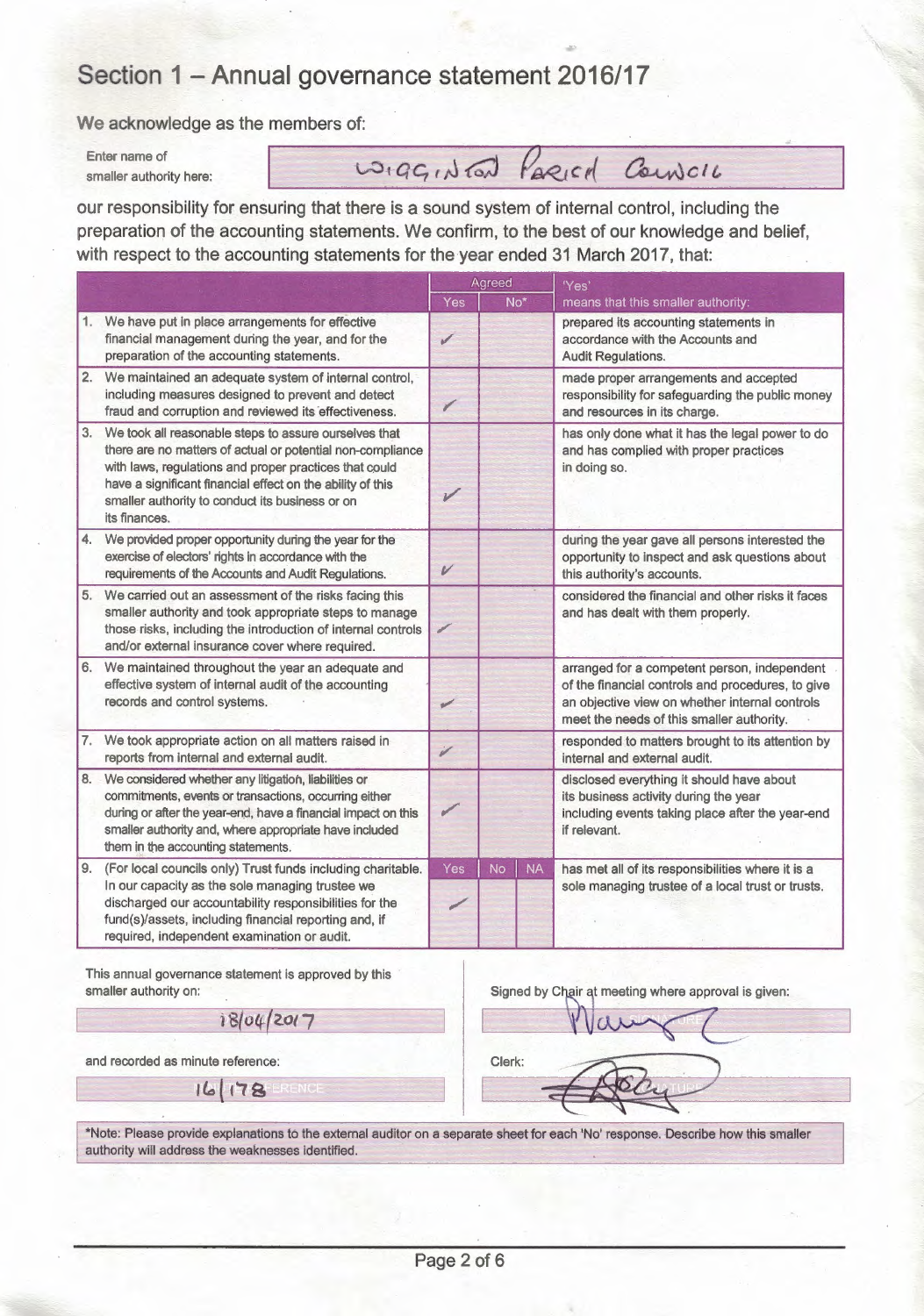## $R\epsilon$ sTATZD Accounts 19.06 17

#### Section 2 - Accounting statements 2016/17 for

Enter name of smaller authority here: WIGGINTON PARISH COUNCIL

|    |                                                                                              | Year ending      |                           | Notes and guidance                                                                                                                                                                              |  |  |
|----|----------------------------------------------------------------------------------------------|------------------|---------------------------|-------------------------------------------------------------------------------------------------------------------------------------------------------------------------------------------------|--|--|
|    |                                                                                              | 31 March<br>2016 | 31 March<br>2017<br>£     | Please round all figures to nearest £1. Do not leave any boxes blank<br>and report £0 or Nil balances. All figures must agree to underlying<br>financial records.                               |  |  |
| 1. | <b>Balances brought</b><br>forward                                                           | 74668            | 113142                    | Total balances and reserves at the beginning of the year as recorded<br>in the financial records. Value must agree to Box 7 of previous year.                                                   |  |  |
|    | 2. (+) Precept or Rates<br>and Levies                                                        | 47075            | 48755                     | Total amount of precept (or for IDBs, rates and levies) received<br>or receivable in the year. Exclude any grants received.                                                                     |  |  |
|    | 3. $(+)$ Total<br>other receipts                                                             | 50543            | 30426                     | Total income or receipts as recorded in the cashbook less the<br>precept or rates/levies received (line 2). Include any grants received.                                                        |  |  |
| 4. | (-) Staff costs                                                                              | $-1/315$         | $-11898$                  | Total expenditure or payments made to and on behalf of all<br>employees. Include salaries and wages, PAYE and NI (employees<br>and employers), pension contributions and employment expenses.   |  |  |
|    | 5. (-) Loan<br>interest/capital<br>repayments                                                | $\mathcal{O}$    |                           | Total expenditure or payments of capital and interest made during<br>the year on the smaller authority's borrowings (if any).                                                                   |  |  |
| 6. | (-) All other<br>payments                                                                    | $-47829$         | $-61404$                  | Total expenditure or payments as recorded in the cashbook less staff<br>costs (line 4) and loan interest/capital repayments (line 5).                                                           |  |  |
|    | 7. $(=\nabla)$ Balances carried<br>forward                                                   | 113142           | 119021                    | Total balances and reserves at the end of the year. Must equal<br>$(1+2+3) - (4+5+6)$                                                                                                           |  |  |
| 8. | Total value of cash<br>and short term<br>investments                                         | 113142           | 119021                    | The sum of all current and deposit bank accounts, cash holdings and<br>short term investments held as at 31 March -- To agree with bank<br>reconciliation.                                      |  |  |
| 9. | Total fixed assets<br>plus long term<br>investments<br>and assets                            | 66054            | 69091                     | This cell shows the value of all the property the authority owns. It is<br>made up of its fixed assets and long-term investments.                                                               |  |  |
|    | 10. Total<br>borrowings                                                                      | $\mathcal{O}$    | Gund<br>$\circ$           | The outstanding capital balance as at 31 March of all loans from third<br>parties (including PWLB).                                                                                             |  |  |
|    | 11. (For Local Councils<br>Only) Disclosure<br>note re Trust funds<br>(including charitable) |                  | Yes<br>No<br>$\mathbf{z}$ | The Council acts as sole trustee for and is responsible for managing<br>Trust funds or assets.<br>N.B. The figures in the accounting statements<br>above do not include any Trust transactions. |  |  |

I certify that for the year ended 31 March 2017 the accounting statements in this annual return present fairly the financial position of this smaller authority and its income and expenditure, or properly present receipts and payments, as the case may be.

 $06$ 

 $201$ 

Signed by Respo **Die Financial Offic** 

Date

I confirm that these accounting statements were approved by this smaller authority on:

 $27/06/17.$ 

 $T_0$  BO ANVISED AT 19/09/17 MEETING

Signed by Chair at meeting where approval is given:

and recorded as minute reference:

**Page** 3 of 6

in distant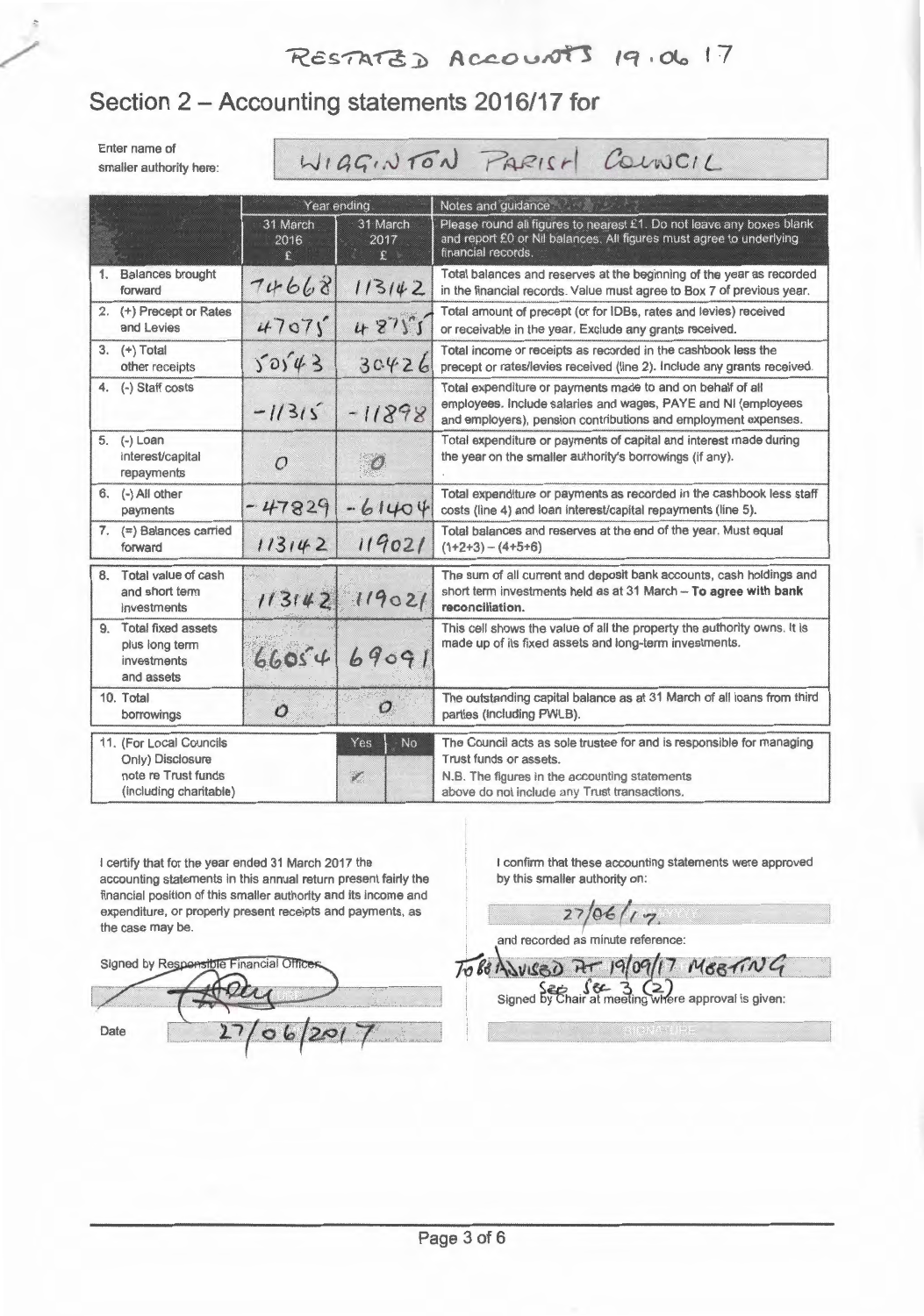### **Section 3 - External auditor report and certificate**

In respect of:

Friter name of smaller authority here: WIGGINTON PARIEN COUNCIL

#### **1. Respective responsibilities of the body and the auditor**

This smaller authority is responsible for ensuring that its financial management is adequate and effective and that it has a sound system of internal control. The smaller authority prepares an annual return in accordance with proper practices which:

- summarises the accounting records for the year ended 31 March 2017; and
- confirms and provides assurance on those matters that are relevant to our duties and responsibilities as external auditors.

Our responsibility is to review the annual return in accordance with guidance issued by the National Audit Office (NAO) on behalf of the Comptroller and Auditor General (see note below). Our work does not constitute an audit carried out in accordance with International Standards on Auditing (UK & Ireland) and does not provide the same level of assurance that such an audit would do.

#### **2. 2016/17 External auditor report** (NY0613)

Except for the matters reported below, on the basis of our review of the annual return, in our opinion the information in the annual return is in accordance with proper practices and no other matters have come to our attention giving cause for concern that relevant legislative and regulatory requirements have not been met.

The Annual Return was not accurately completed before submission for review. Please ensure that amendments are corrected in the prior year comparatives when submitting next year's Annual Return .:

Section 2, Box 1 of the prior year column should read £74,668. As a result, Box 7 of the prior year column and Box 1 of the current year column should both read £113,142 and Box 7 of the current year column should read f11Q 0?1

Other matters not affecting our opinion which we draw to the attention of the smaller authority:

The Annual Return was not accurately completed before submission for review. The Annual Return had to be sent back for amendment, so as to include figures for Haxby and Wigginton Joint Burial Committee, which is split 50:50 between this smaller authority and one other smaller authority.

 $\mathcal I$ 

#### **3. 2016/17 External auditor certificate**

We certify that we have completed our review of the annual return, and discharged our responsibilities under the Local Audit and Accountability Act 2014, for the year ended 31 March 2017.

| External auditor name | PKF Littlejohn LLP | Date |  |
|-----------------------|--------------------|------|--|
|-----------------------|--------------------|------|--|